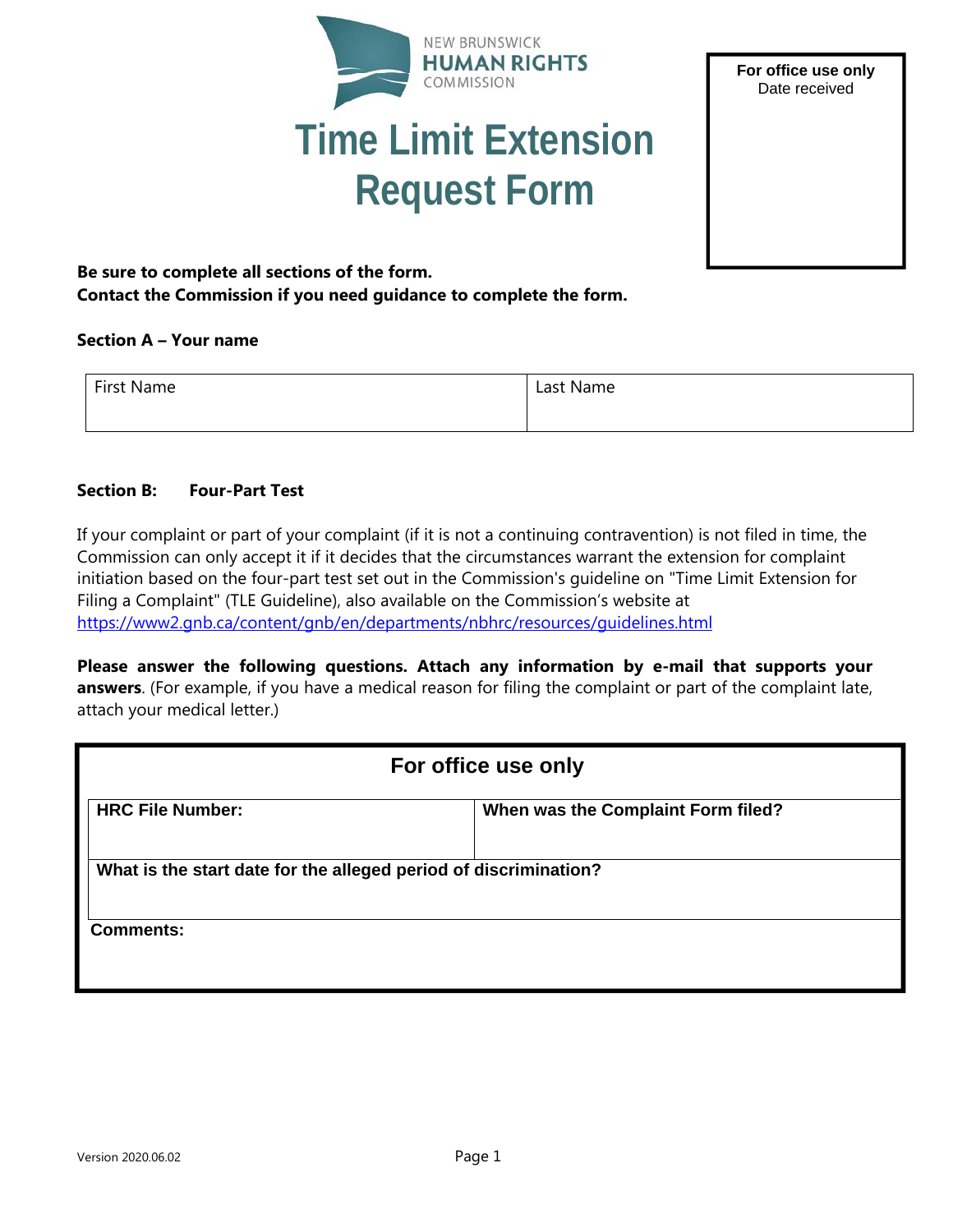

**1. Why do you believe you have a strong arguable case of discrimination/sexual harassment/reprisal? (Why and how do you believe you were discriminated against/sexually harassed/ or reprised against? (briefly describe what happened))**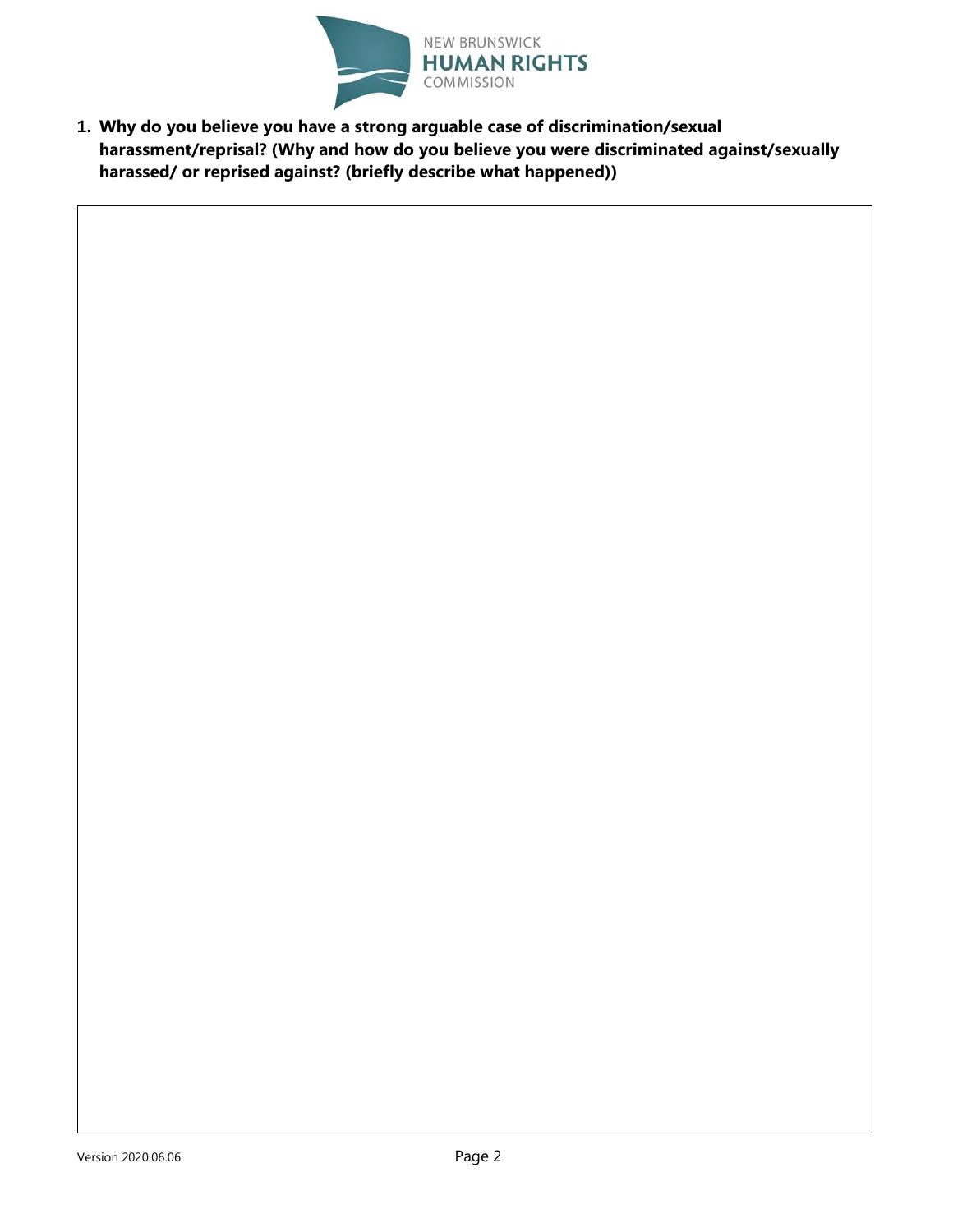

**2. a) What have you lost because of the Respondent(s)'s actions?** (wages, services, benefits, etc. (See TLE Guideline for more examples))

**b) What are you looking for to resolve the issue (the identifiable remedy)?** (i.e. payment of lost wages or out of pocket expenses, damages for the injury to your feelings and self-respect, change in policy or practice, accommodation, employment, etc. (See TLE Guideline for more examples))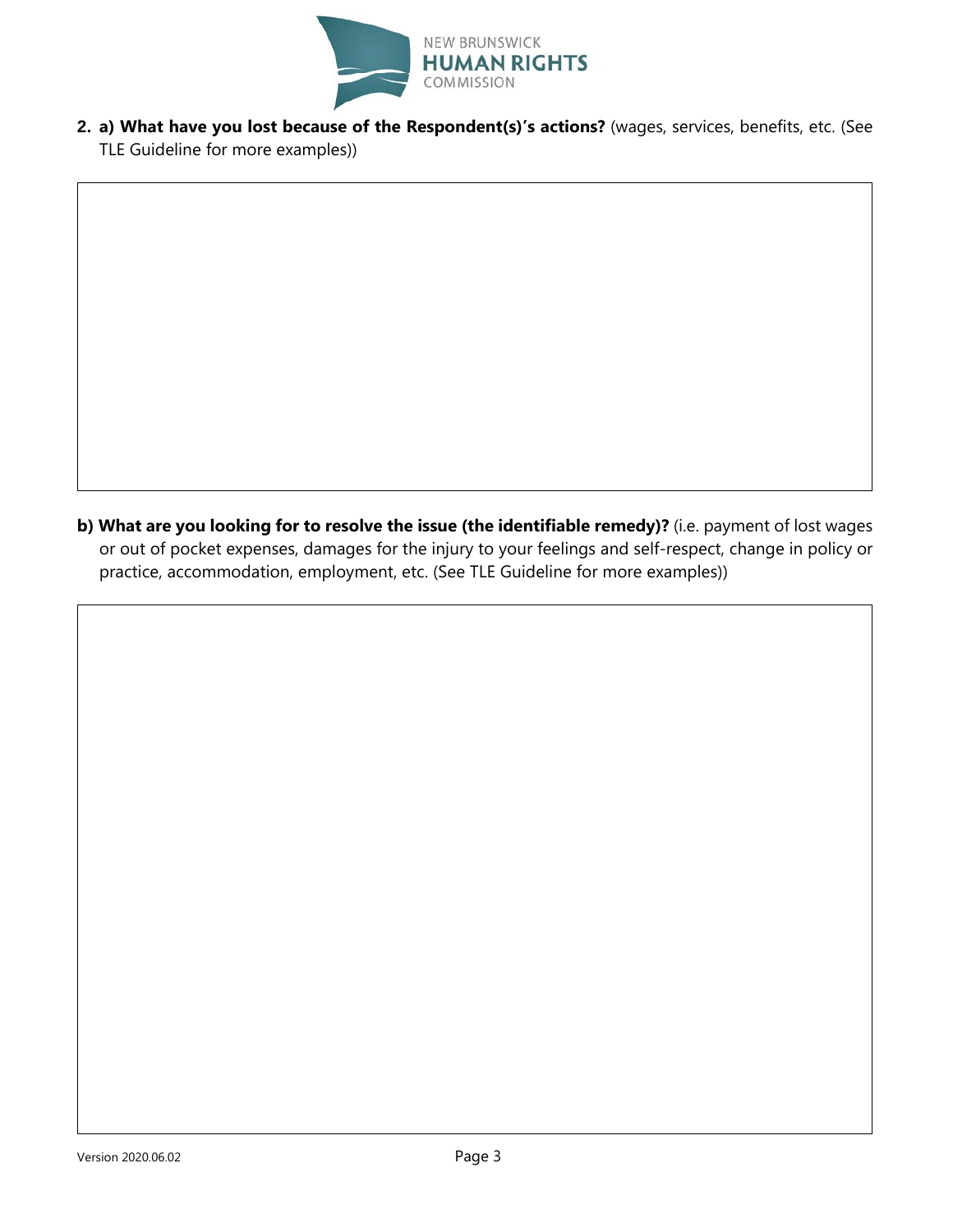

**3. a) Why did you file your complaint or part of your complaint late?** (Note: You must give the reasons why you were late filing. It is not enough just to say you didn't know about your rights under the *Human Rights Act.* Were there medical reasons? If so you need medical documentation to support this. Were you trying to resolve this issue another way? If so, when, how and what was the outcome, etc. (See TLE Guideline for more information))

**b) Are there any other reasons why you believe the Commission should grant a time limit extension for complaint initiation and accept your complaint?**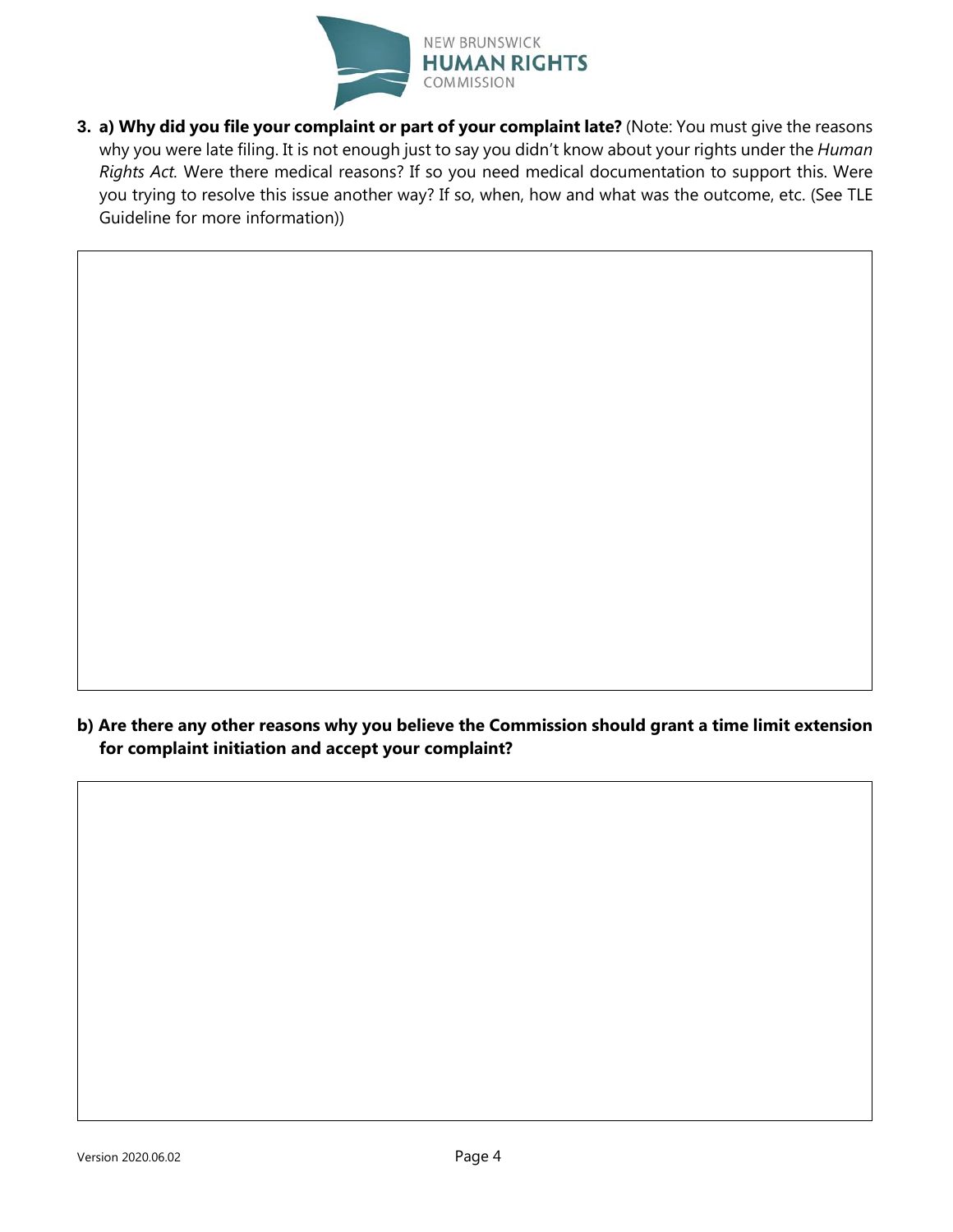

# **c) Are you or were you involved in another proceeding or process (about you) dealing with the same incident(s) described in your complaint?**

No: Please proceed to question d).

Yes: Please answer question i) and ii).

|     | Has this proceeding or process ended? |                  |  |
|-----|---------------------------------------|------------------|--|
| Yes |                                       | When did it end? |  |
| No. |                                       |                  |  |

ii) What kind of proceeding/process is/was it? (for example: a union grievance, a court case, etc.(See TLE Guideline for more information))

### **d) Was there continuing discrimination?**

Yes, it was an ongoing situation or repeated incidents of the same kind.

No. – Please proceed to question 4.

If yes, explain how there was an on-going situation. Or, if there were separate incidents, say how they were similar or related and how much time was there between each incident. Please provide dates of the alleged incidents. If there are gaps between the incidents, explain what was happening at those times (See TLE Guideline for more information).